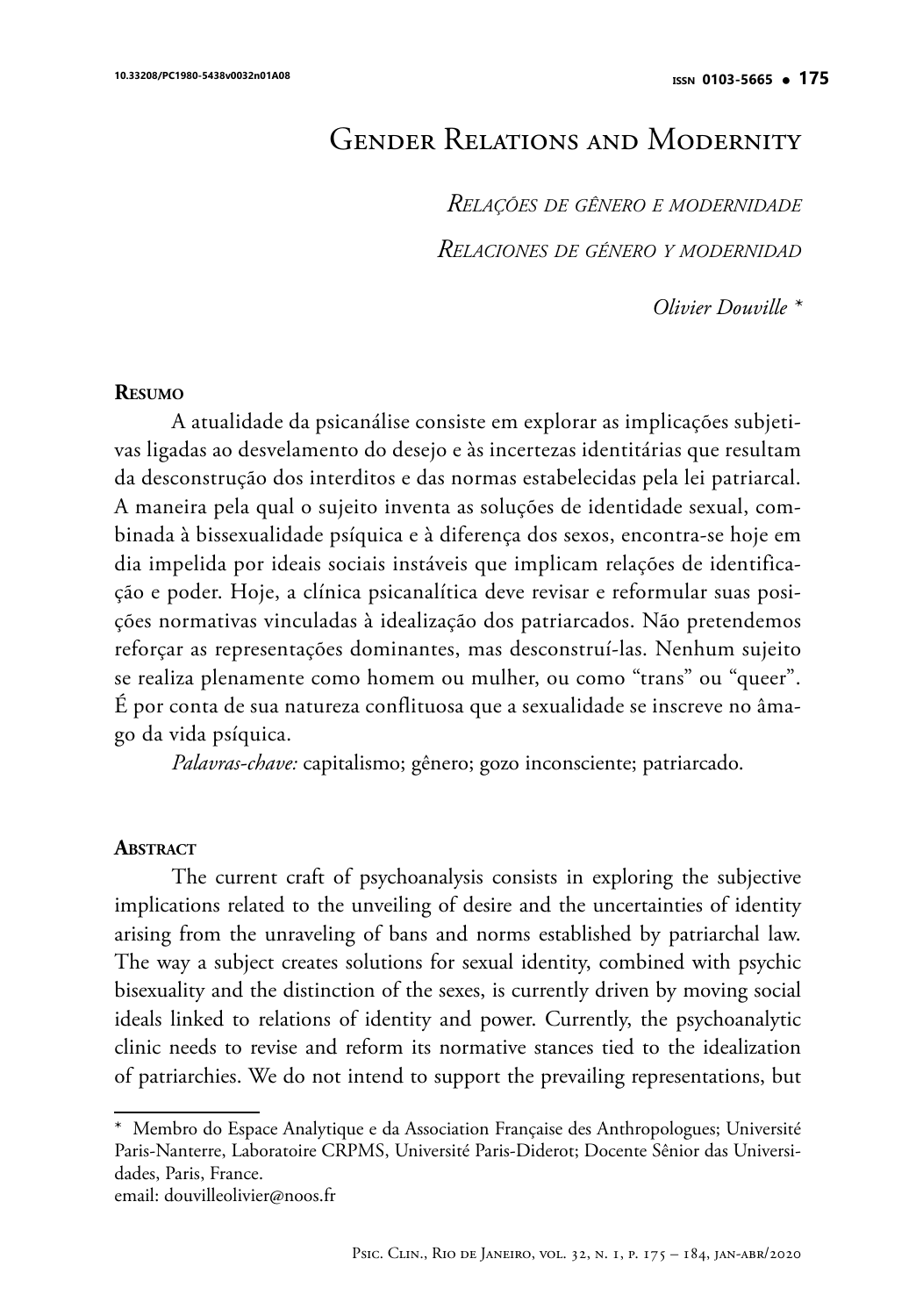instead to pick them apart. No subject is fully realized as man or woman, or as "trans" or "queer". It is on account of its conflicting nature that sexuality nests at the heart of psychic life.

*Keywords:* capitalism; gender; unconscious enjoyment; patriarchy.

#### **Resumen**

La actualidad del psicoanálisis consiste en explorar las implicaciones subjetivas relacionadas con la revelación del deseo y las incertidumbres de identidad que resultan de la deconstrucción de las prohibiciones y normas establecidas por la ley patriarcal. La manera en que el sujeto inventa las soluciones de la identidad sexual, combinada con la bisexualidad psíquica y la diferencia de los sexos, es hoy día impulsada por ideales sociales inestables que implican relaciones de identificación y poder. Hoy, la clínica psicoanalítica debe revisar y reformular sus posiciones normativas vinculadas a la idealización de los patriarcados. No es nuestra intención reforzar las representaciones dominantes, sino deconstruirlas. Ningún sujeto se realiza plenamente como hombre o mujer o como "trans" o "queer". Debido a su naturaleza conflictiva, la sexualidad si inscribe en el cerne de la vida psíquica.

*Palabras clave:* capitalismo; género; disfrute inconsciente; patriarcado.

# **Introduction**

The logic behind relations between genders, a way of compromising to attain an impossible harmony, may vary depending on how much a society tries to forbid it, according to some ideal scenario of role assignment. That invites us to think about the relationships of psychoanalysis to anthropology and politics. Where are we now in our culture regarding the deconstruction of the "father" entity, which used to be central, and changes in current roads to pleasure?

This in no way argues that Freud's breakthroughs, and Lacan's rework, deny that gender identification rationales are "pure", with no influence from the social environment. The fact that intimate matters are influenced by the political explains why psychoanalysts are interested not only in anthropology, but also theses such as Michel Foucault's. We don't limit our relationship to what's sexual to a role: libido is indeed not determined by gender identification. However, we think sexuality over and above what sexual convention directly implies. The latter is dependent on the laws of sex; psychoanalysis has pointed out that the dialectics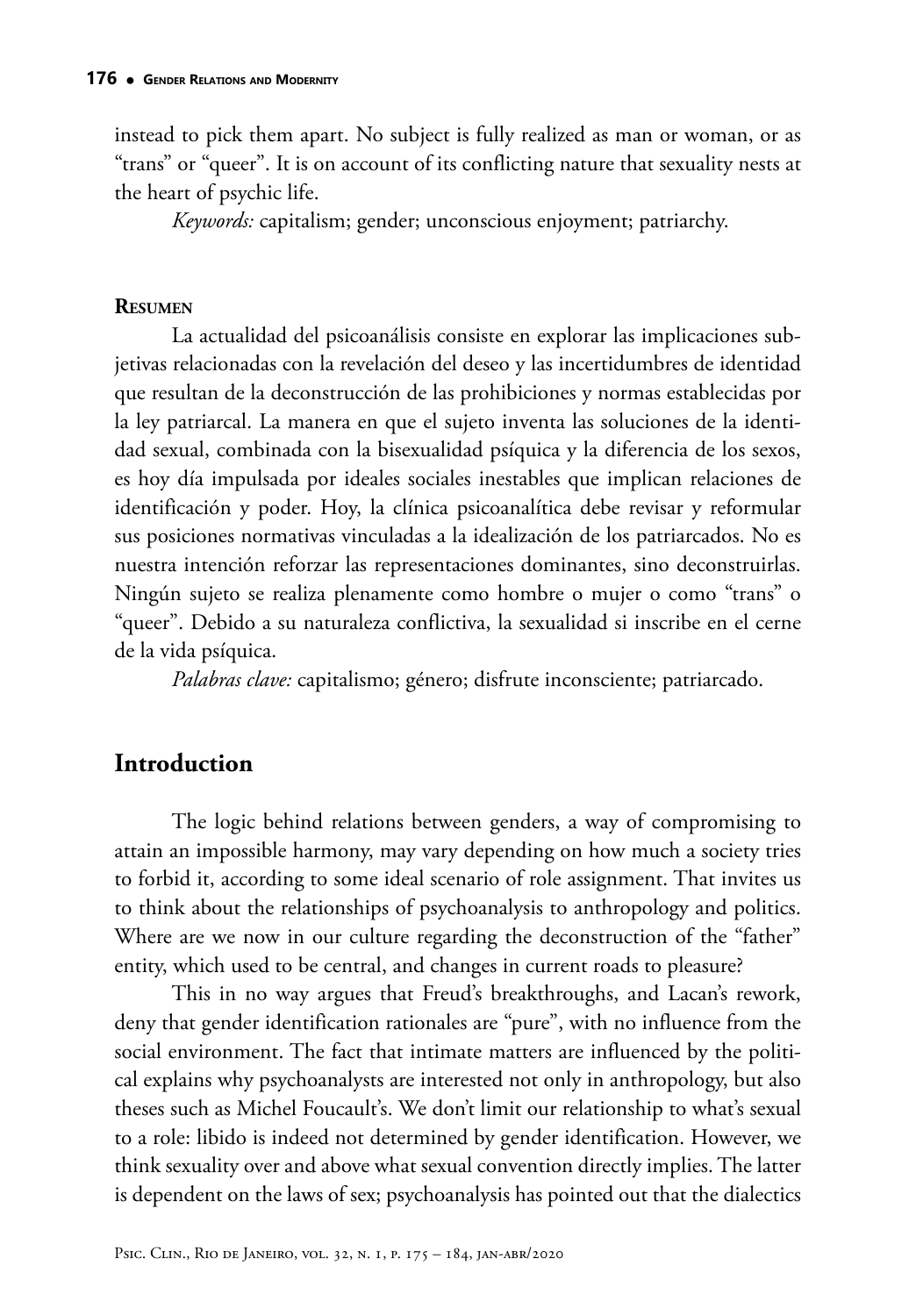between body and language take place around castration, that is to say, in more a structural way, the subtraction to a mythical pleasure (Chaboudez, 2019). Cultural scenarios play their part when they sexualize gender difference within the roles and expectations that modernity keeps redefining. And we could also say that, although new ideologies justly stand against the leftovers of patriarchy, it does not necessarily imply that the formations of the unconscious are now that free from patriarchal logic. The logic of the Speaking Body often underlines how it can be underground and rebellious in face of this social convention. The relationship anyone has with pleasure could not be defined and limited to its place in social discourses.

The other-worldly anthropologist tries, not without nostalgia, to set a "traditional" rationality for which the social discourse on the union and lineage changes is based on a more or less sustainable, or necessary, relationship between a man and a woman, between a woman and a lineage, between a marriage and a reference of ancestry (Douville, 2014).

Thus, the link between the self and the sexual cannot be totally understood through a law that attributes gendered ideal and sexual role. The principle of reality behind sexual pleasure breaks through the symbolic. Sexual pleasure does not aim at creating a harmonious and cohesive balance between men and women. As soon as psychoanalysis delves on love, pleasure or madness, it is in a sense adapted to its logic, we can better understand how psychoanalysis and anthropology may keep a regular dialog. What about the new modalities of sex life today, in a world that we believe is being very quickly changed by the fall of taboos?

Considering the lines of inertia of the representations of what one sex should be for the other, we could therefore think that until last century, gender roles were organized entirely around a simple score. Man "is what has", he defines himself in the register of having or lacking, whether it is goods, power, or object of desire. This is an understanding of the impact of sexual law on the metaphors of being and having.

The novelty that modernity brings about on this sexual relationship, or relationship between the sexes, leads to a current deconstruction of the Father, of this father established according to the canons of Christianity, roughly since the series of councils from Nicaea to Aachen (whereas for other monotheisms the link between Father and God is far from being so substantial). That could, though it is a different incident, direct us towards a clinical anthropology of superegoic formations in their relationships and their reconciliations with the formations of the ideal and the fictions about what a Father is. At least, it is a path I explored in 2014, in my book *Les Figures de l'Autre* (Douville, 2014).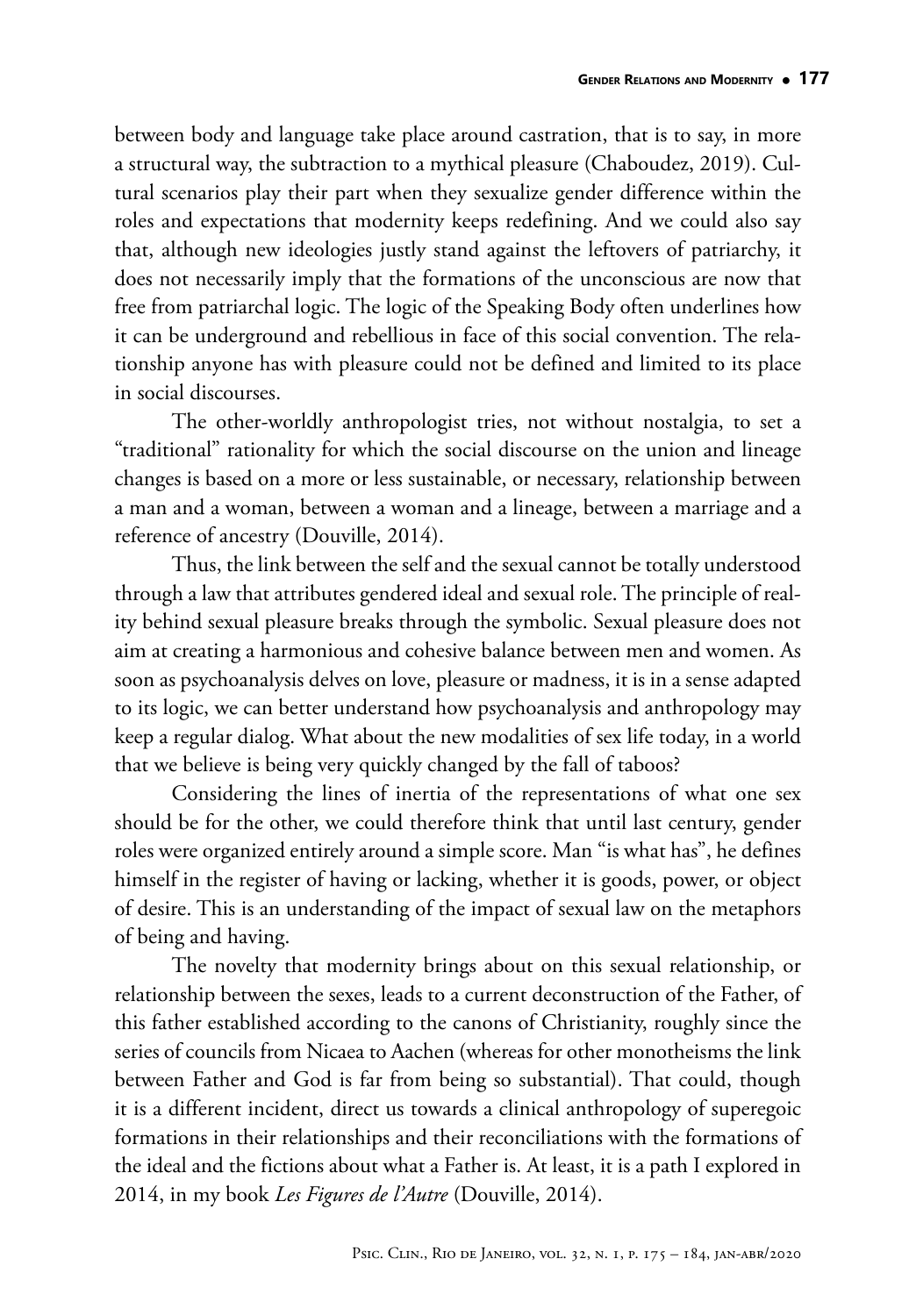## **Psychoanalysis and Politics**

Psychoanalysis would then have the possibility of speaking out on the effects of the unveiling of the impossible and the gap. This unveiling is the result of the dissemination of the figure of a Father taking upon himself the defects of his creations and of the forms of engendering and transformation of his creatures. The fact that psychoanalysis proposes another understanding of these pleasures, that it has the possibility of advancing to this point, does not imply in any way, as we see almost every day, that everyone advances. Because there is still a lot of confusion between the examination of the dissemination of the functions of a father and the usual moanings about a decline of the father. On the other hand, the heart of reasoning is to assume that psychoanalysis can have a say in the subjective implications of this revelation of the gap produced by the deconstruction of the prohibitions of sexual law, where we see that it is now an overcoming of a very phallic distributive logic. What Freudian theories and their resumption by Lacan make possible to establish is that, if the prohibitions on sex and pleasure are fortunately blunted, this does not in any way herald an era of unlimited jouissance without law and love. It is that, in the interstices of cracked patriarchal diktats, an impossible is revealed, that of the absolute complementarity between the male and female poles. This is good news, because it is this possible exposure that allows inventions of love, that helps the flowering of styles in the art of love.

One more word about our modernity. Globalization has the effect of making aggregates of people united according to their "sameness", but it does not create connection, as long as mimicry prevails over the meaning of a discourse. What about the manifestations of Eros? Promises of love? Not to close oneself to questioning and hear the current of love, its failures and its knotting, is it not then what allows the analyst to leave the "discourse of capitalism", a formula Lacan used to locate the possible ends of a psychoanalytical cure?

### **A Normal Sexuality?**

There is a danger for psychoanalysis if we use it to think that there would be a normal sexuality eventually produced by the identification with the current sexual codes, without further questioning the possibility of deconstructing such codes. But it is important to say that psychoanalysis, that is to say also psychoanalytic treatment, does not aim at creating stereotypes of masculinity or femininity that we could call standards. Of course, our psychoanalytical world, so diverse,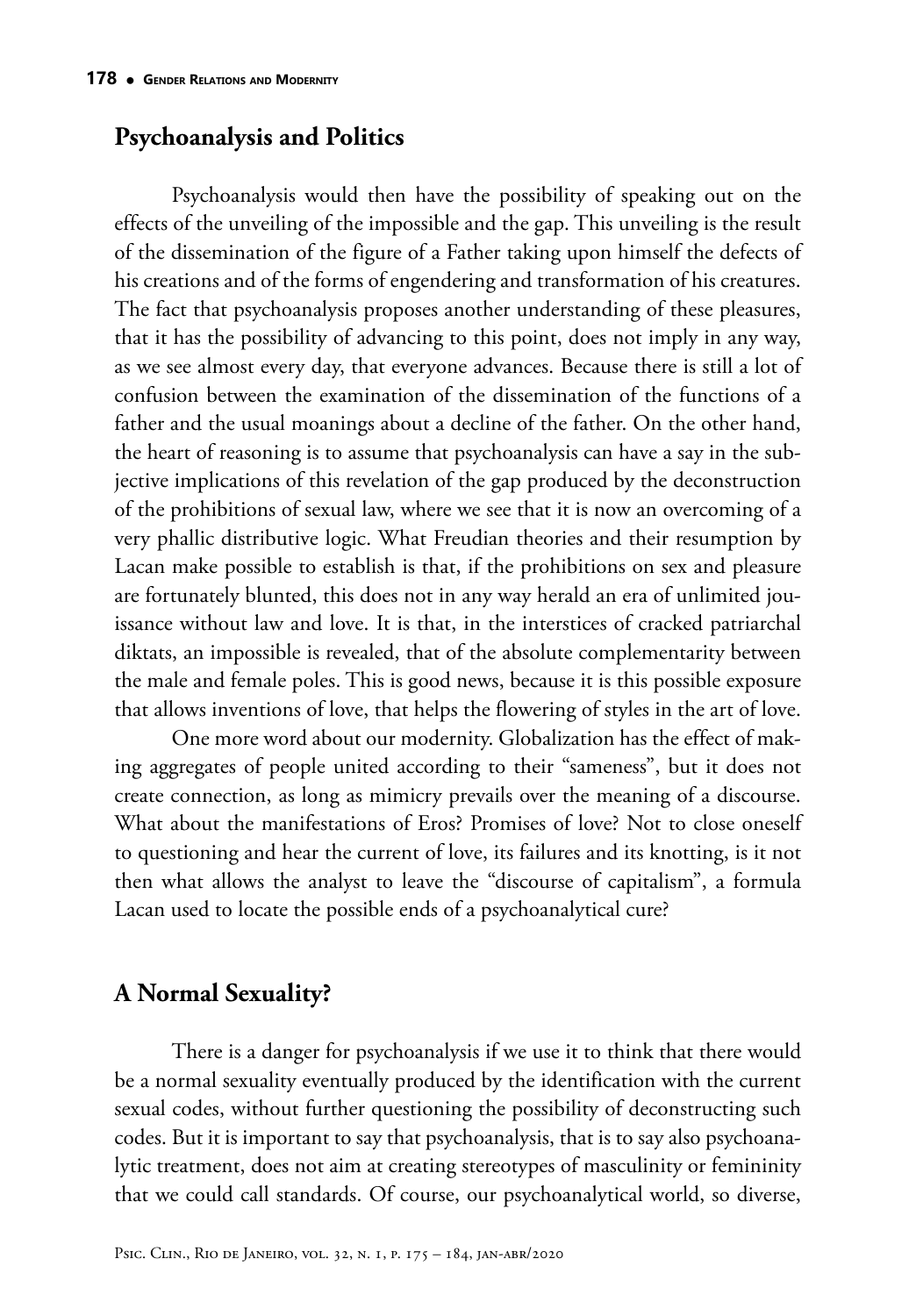is divided on this point. The strictly psychoanalytical question is about eroticism, about what makes something erotic for a subject, where the virulence of desire and the uncertainties of love collide; the way in which this Eros is or is not symptomatic in its relationship to the object and otherness. I would like to point out the following: it is not to define a superposition of what would be feminine with the category women, except to reintroduce the idea of a harmonious sexual relationship, whereas a major psychoanalytical question for a cure is to establish with which desires and fantasies we miss and reach for the other in the sexual encounter.

How can we preserve the chance for the subject not to become one with ideals taken *a priori* as conventional or subversive? This raises the question of sharing and identity exchange. It is therefore a question of highlighting features of identity grouping that function as heterogeneous entities compared to the enactment of conventional identity assignments. The stakes are high. It concerns the way in which we obey our identity imperatives, and in this respect no one can *a priori* determine whether or not this or that ideal leads to emancipation. Here we are dealing with a metapsychology of the links between the authority that commands the Superego, an often cruel authority that requires us to make it one with an identifying feature, and the ideal of the ego that can flourish in schemes where singular narcissism is based on common issues. This last point concerns the process of civilization (the possibility of loving and creating).

Psychoanalytical opinion takes part in the public debate and does so with its divergences and inconsistencies, and also with its prejudices. The question of the father, of the couple and of homosexuality are the most revealing evidence of the way in which some people renew a certain genuineness of the symbolic. All this is accompanied by a pessimistic folklore, mourning the fall of patriarchies and seeing in our modernity a kind of decay of humanity's symbolic buttresses. A minimal and outdated conceptual apparatus, derived from an ethnology based on the idealization of male and female poles and of the gendered distribution of roles and social tasks in societies considered untouched by capitalism, will serve as a basis for an essentialization of gender difference as a crucible of any symbolic law. Psychoanalysts are therefore divided by debates, often passionate and poorly justified. The blind spot comes from an inability to understand the sociological and anthropological questioning of the procreative level. As a result, the hierarchies and sexual dominations that rule our social order are not challenged.

Therefore, psychoanalysis paid attention really early on to the unconscious solutions a particular state of society finds to contain the expression of impulsive life. And this, even before Freud reconstructed, with *Totem and Taboo*, a geneal-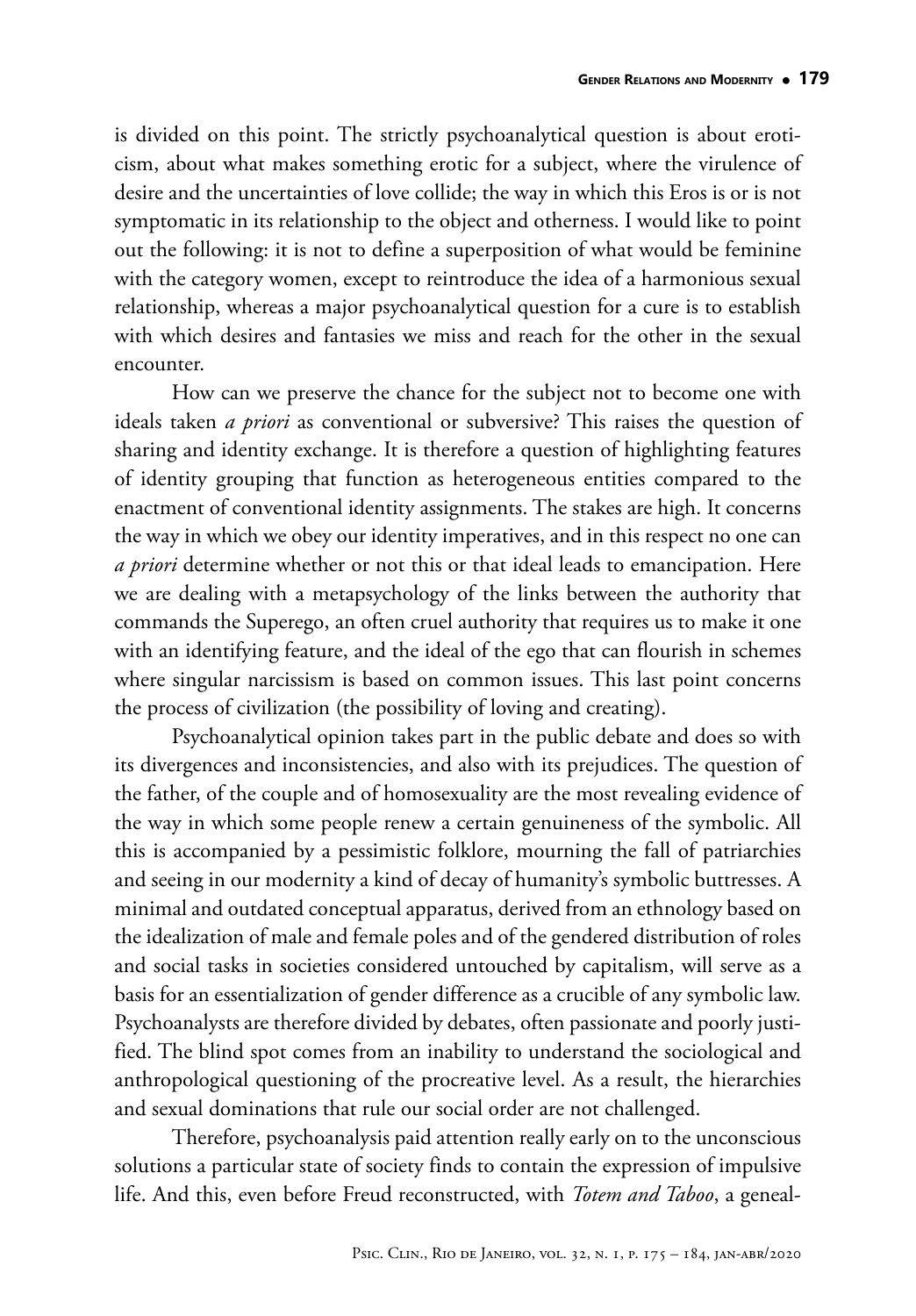ogy of culture in everyone and in every state of culture (Freud, 1912-1913). No one will find any plea for revolutionary utopia in Freud's work. He notes that political systems are more or less toxic and repressive, he spares neither the nascent European totalitarianism, nor the Bolshevik revolution, nor the "American way of life", but this does not lead him to sketch the outlines of a lost and recovered paradise where everyone would find themselves in sweet or conquering agreement with their pleasure. Thus, Freud could be blamed for his pessimism by those who support hedonism within the psychoanalytical movement, and who were also sympathetic tenors of the Freudian left. Yes, Freud has never been in favor of utopia and he had the strength and talent to exempt us from embracing utopias based on the belief of a world where the sex would never again be an issue to the Speaking Body. From my point of view, the greatest merit of such utopias is to have been made reality as little as possible.

#### *The sexual anomie*

This is where the "politics" is questioned from a strictly psychoanalytical perspective, which is, in a way, how psychoanalysis tackles the question of social cohesion.

Since Freud, it has become very clear that what we ask, passively and indolently, to politics, which is to grant us carefree pleasure, clearly contributes to our alienation, and is, in this respect, a symptom. We are so much dominated by the tyranny of the principle of pleasure that we demand as little displeasure as possible, even if it means committing ourselves to a pursuit of material goods and putting ourselves at disposal of goods whose function is to prevent displeasure. This hedonistic lure, as we all know and hold on to, is something all of us think we are entitled to. This identitary ideal of consumerist convenience is sure to stray from the ideals of justice and freedom.

Freud's stroke of genius has been revealed as it was built during the 12 years that separate the observations on modern nervousness related to "civilized sexual morality" (Freud, 1908) from the Beyond the Pleasure Principle (Freud, 1920). The teaching of the latter text does not leave us in peace. The forces of Eros, which were destined to array in an antagonistic way with Thanatos, no longer overlap with a domination by the principle of pleasure. Eros is a victory, a transcendence, related to the perception of the distress and trauma that are inherent to the human condition. It is precisely here that Eros detaches himself from the pleasure principle that Freud used to postulate before 1920. The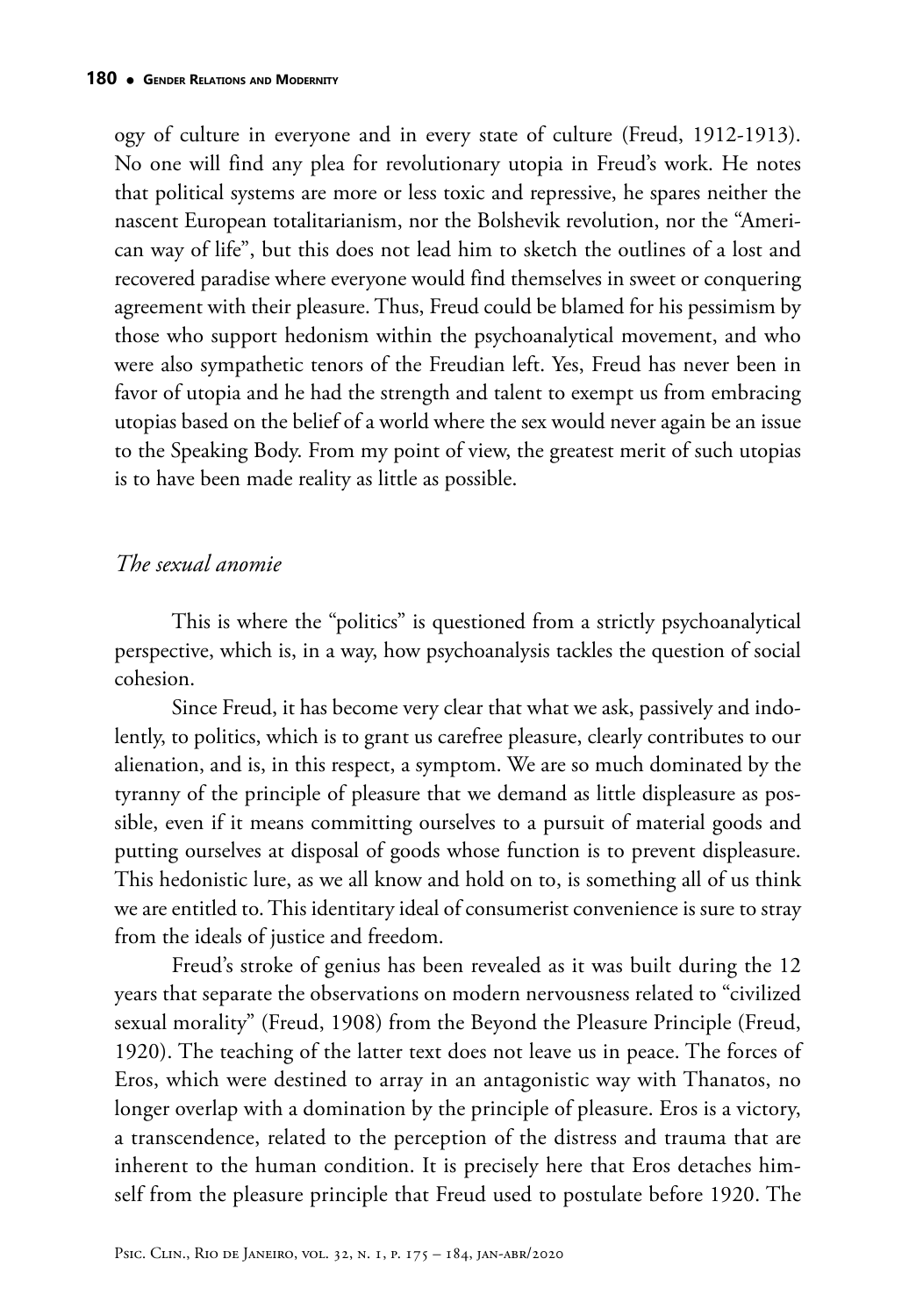faded consolations offered by the market of identities, which are held as the foundations of intimacy, are used to reduce to almost nothing the perception of distress and trauma, in other words historical condition, of any subject-being (Douville, 2018).

A simple reading of Freud therefore leads us to examine this overly recited maxim that places the profession of governing as something impossible. It would be a terrible fallacy to deduce from this that governing is a pointless task or that is always doomed to failure. For Freud, it is obviously not a question of arguing that the action of governing, educating or psychoanalyzing is materially, actually impossible. These three professions, as he wrote, are being practiced every day. It is a question of orienting these actions and specifying their ethical axis. Each of these practices must take into account an impossibility which is, for Freud and since Freud, the anomy of the sexual in every single social tie. We could then have thought that Freud had not read Marx. The latter, it is true, argued, and his more or less inspired or dogmatic followers even more, that the structure determined our modes of relationship to ourselves and to others, that this structure set our values and that the appreciation of capital goes along with losses of pleasure. It may well be that psychoanalysts, including Lacan, have "missed" a theoretical understanding of pleasure that would make from the notion of exploitation a priority. The same would be true in sociology and political anthropology when the notion of exploitation fades to the simplistic term "domination"1 .

# **The "Discourse of Capitalism" and the Principles of Love**

One of Lacan's thesis showed that a perversion of speech, called "Discourse of the Capitalist", was reshaping social groups, by merging the gimmicks of language with objects supposed to be chambers of pleasure, with a limited use of language. If the convergence between Lacan and Marx came from a comparison of the Marxist concept of surplus value (a different concept from that of profit) and that of object, then we would be entitled to think that the subjective economy and the political economy have the same structure. A first homology would then be written between Marxist surplus value, which is the fruit of unpaid surplus labor, and the Lacanian surplus of pleasure, which comes from what is beyond the scope of symbolic work.

The subjective economy deals with the loss of pleasure in two ways: the desire to know, in order to account for this loss; and the call to pleasure, which causes the endless stimulation of the impulse. However, as far as the mechanisms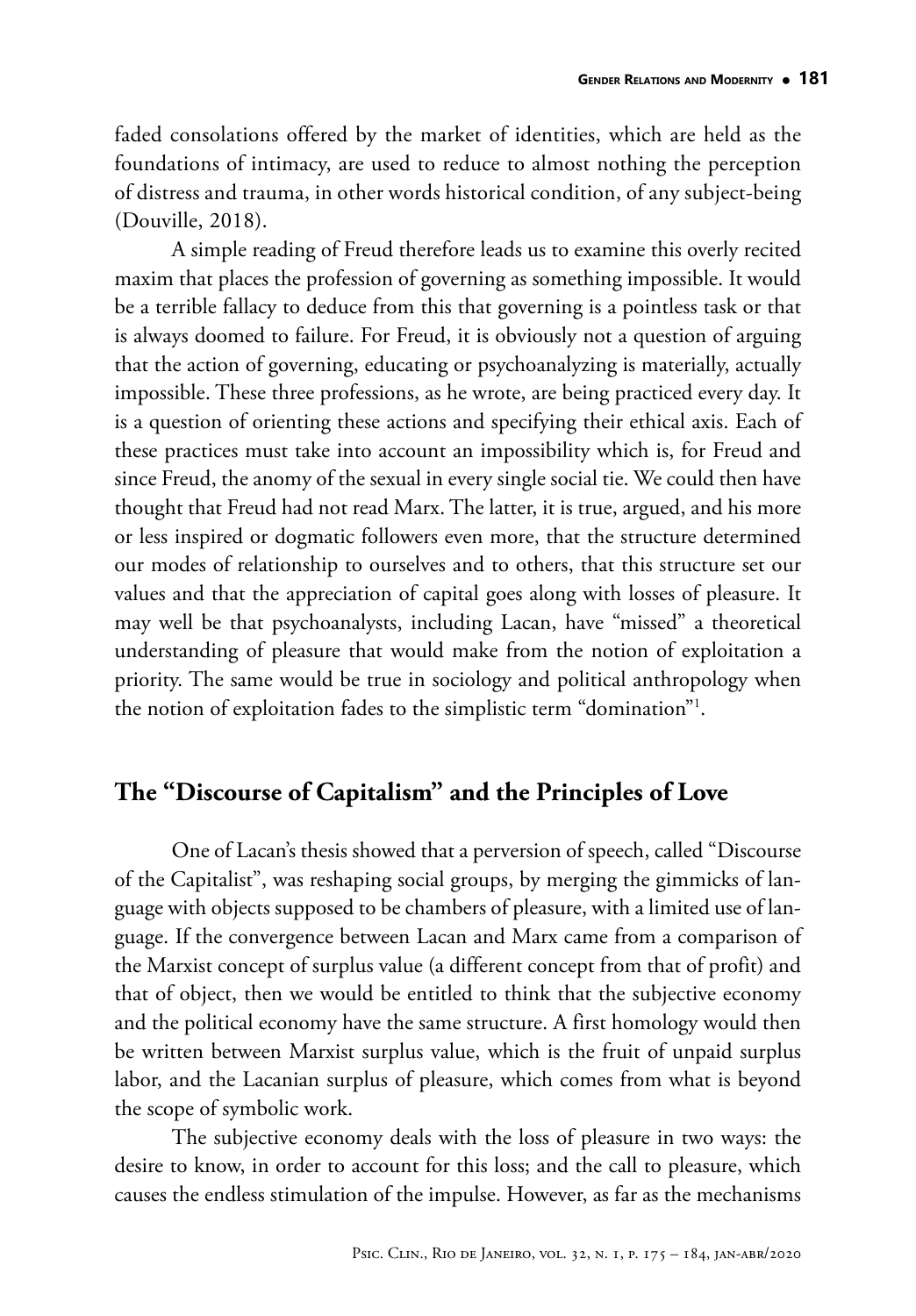of pleasure are concerned, the less they rely on language, the more they become zealous servants of the passion of ignorance. This double process is unstable, fragile and the use of small pleasures, small goods, can annihilate the potentially subversive aspects of the desire to know. And one of the current problems we often hear in our cures is the subjective damage associated with the great markets of identities.

It would be announced that there is no longer any "impossible" and that all of us can and even are expected to achieved small pleasures ourselves. Whether it is created by the discourse of general uniformity or by the generalized "*métissage*", this ideological error only our Parisian ethno-psychiatrists can only produce, as announced by a surprisingly prophetic Lacan, the rise of segregation, identity cults and victim attitudes, despite the imperative of uniformity in consumption and pleasure modes, which Lacan has identified in the "Discourse of the Capitalist".

Let us push this logic proposed by Lacan to its most severe consequences. The divisive power of capitalism meets resistance which, paradoxically, reinforces it. Nowadays, there is a strong proliferation of identity or "community" groups that are trying to build themselves from a homogenization of modes of enjoyment and a stigmatization of other ways of enjoying life. Such groups are usually composed without any identification to an ideal characteristic, but more with the condemnation of scandal and the disturbing nature of the other pleasures. Capitalism and scientism can aim at a standardization and lead at the same time to a segmentation of social relations. Moreover, the resistance to standardization that they produce – but according to a mechanism that reinforces the logic of globalization – creates fewer and fewer groups which question the great concepts that foster difference: history, love and sex. Since many aspects of social ties are made up by matching with an identity feature often considered as the victim's, the individual is, in return, asked to be proud of what they are much more than what they can risk to accomplish. If the individual is excluded from the logic of legitimacy, they would be asked to accept their dominated condition of minority, not looking for justice or rebellion, but for "globalized reparations", the strong term employed by Monique Sélim (2019).

Such psychoanalysts' pessimistic look on our obscure modernity cannot, however, lead to the slightest reactionary nostalgia. The psychoanalyst's responsibility is to revive a discourse on these concepts: history, love and sex. The essence of psychoanalysis is to open up culture to another way of talking about love, poetry and the desire for emancipation. This responsibility can no longer ignore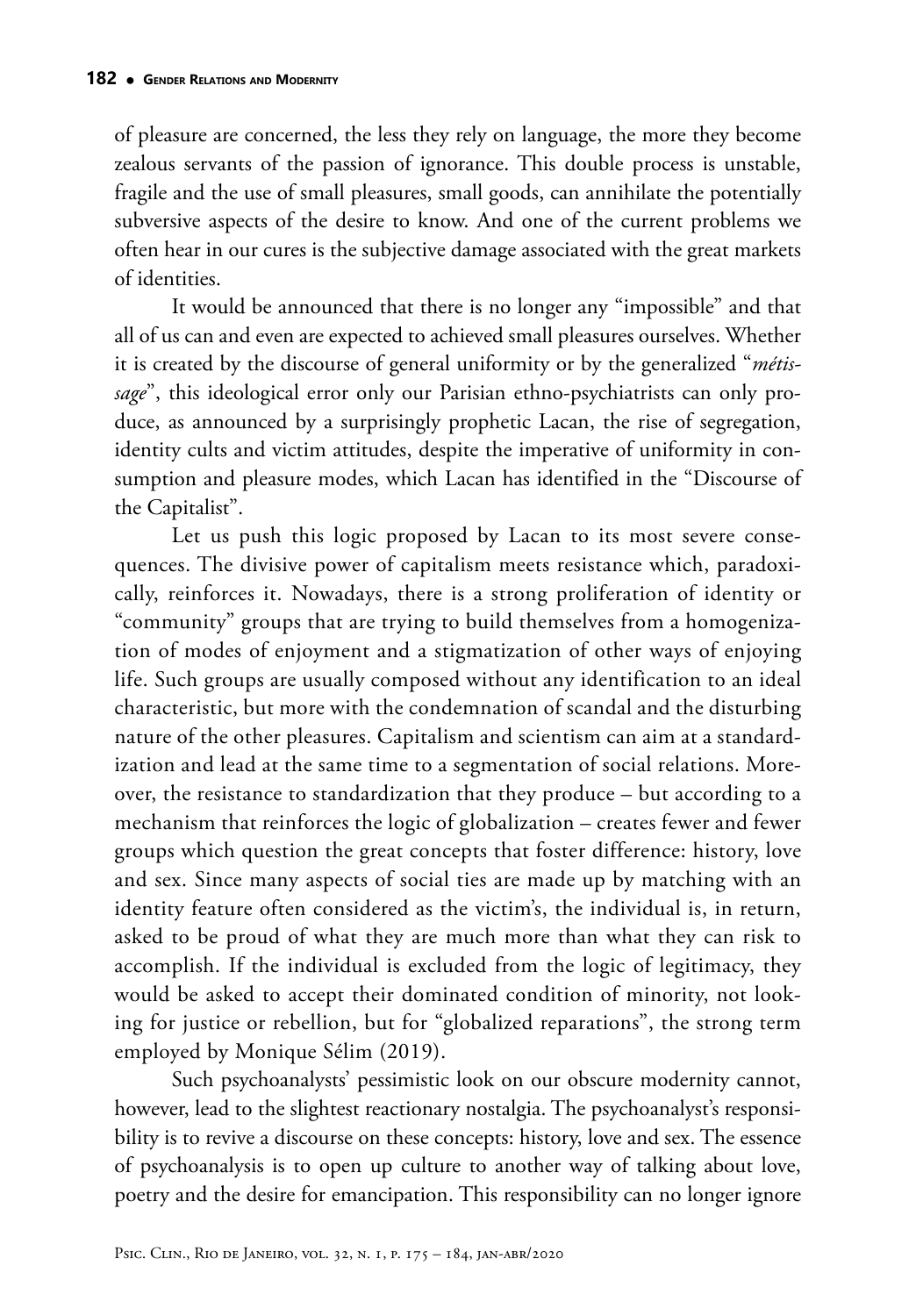Lacan's thesis stating that there is no such thing as a metalanguage, there is no Great Other on whom to unload one's discomfort. It is not the responsibility of psychoanalysts to serve this or that political or religious nostalgia.

Lacan, and Freud even more so, lived in times when the very notion of the State was prevailing, in a sense that the State was the place of power. Today, we live in a neoliberal era where capital is at a distance from the State. Paradoxically, the latter can defend some freedoms against the unstoppable dominant logics that economic globalization apply on our lives and intimacy. The political question on the agenda is twofold: whether the fragile but still quite strong alliance between capitalism and democracy will hold up, and whether the new forms of contestation of the neocapitalist homogenization will not lead to dangerously murderous identity and fundamentalist radicalizations.

# **Conclusion**

The point is to establish the role of psychoanalysis today, which can only hope to survive through a rebirth. Either it adapts, not without cynicism, to the state of discourse and proposes that its scope should be defined by a small tinkering with its modes of pleasure and its small inventions, or it finds again its subversive edge, by depriving itself of the moral comments on the world which too many are so indulgent with. In the latter choice, the goal is to invent forms of governance and of transmission of analytical institutions that, with democratic decisiveness, reinvent social links among psychoanalysts. Without this commitment to keep existing in a non-dormant democracy, the psychoanalytical clinic will not be able to question political philosophy.

The key challenge that arises from a psychoanalytical understanding of politics is no longer to propose a new writing of the unease in culture, but to complete this understanding with a definition of a particular form of alienation, the one that obstructs for everyone the understanding of this malaise. Psychoanalysis further alerts that something in each of us can be threatened, that speech can be extinguished, reduced to chatter, communication, noise.

Psychoanalysts have sometimes been courageous, also naive, to consider anthropology. It is up to us to hope that an anthropological understanding of current psychoanalytical ideas will be explored. This would, I hope, help to break down the resistance of our psychoanalytical worlds to the current challenges of psychoanalysis.